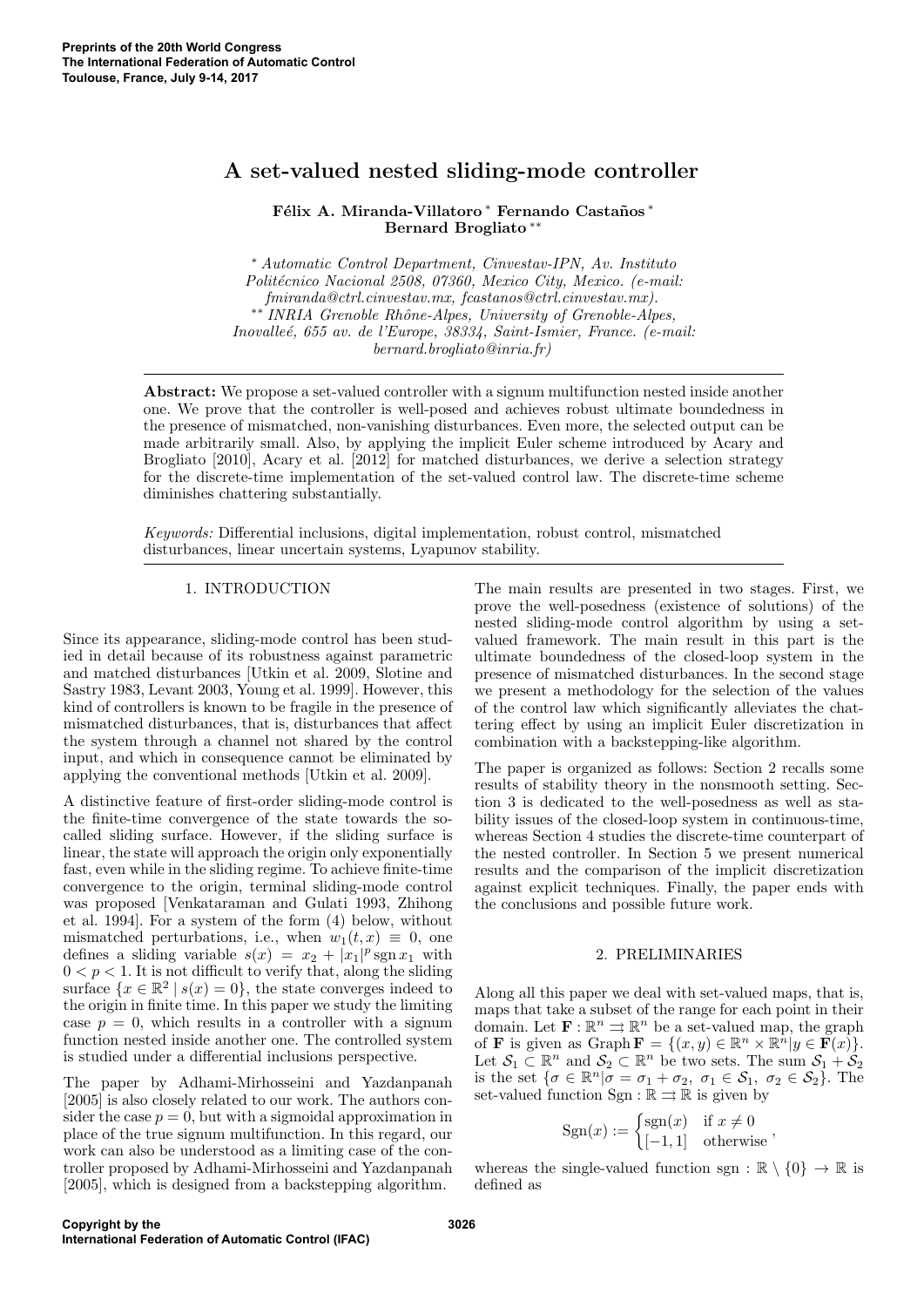$$
sgn(x) := \begin{cases} -1 & \text{if } x < 0\\ 1 & \text{if } x > 0 \end{cases}
$$

Note that this single-valued signum function is undefined at  $x = 0$ .

Definition 1. A set-valued map  $\mathbf{F} : X \implies Y$  is called upper semi-continuous (usc) at  $x_0 \in X$  if, for any open neighborhood M of  $\mathbf{F}(x_0)$ , there exists a neighborhood N of  $x_0$  such that  $\mathbf{F}(N) \subset M$ . The set-valued map F is upper semi-continuous if it is so at every  $x_0 \in X$ .

*Proposition 2.* [Aubin and Cellina 1984] Let  $\mathbf{F}: X \rightrightarrows Y$ and  $\mathbf{G}: Z \rightrightarrows X$  be two set-valued usc maps. Then, the composition map  $\mathbf{F} \circ \mathbf{G} : Z \rightrightarrows Y$  such that

$$
\mathbf{F} \circ \mathbf{G}(x) := \cup_{y \in \mathbf{G}(x)} \mathbf{F}(y). \tag{1}
$$

.

is also usc.

Let  $V : \mathbb{R}^n \to \mathbb{R}$  be a Lipschitz continuous function and consider the following differential inclusion,

$$
\dot{x} \in \mathbf{F}(x), \quad x(0) = x_0,\tag{2}
$$

where  $\mathbf{F} : \mathbb{R}^n \rightrightarrows \mathbb{R}^n$  is a set-valued upper semi-continuous map. The set-valued derivative of  $V$  along the trajectories of (2) is defined as [Bacciotti and Ceragioli 1999]

$$
\mathcal{L}_{\mathbf{F}}V(x) := \{ a \in \mathbb{R} \mid \exists v \in \mathbf{F}(x) \text{ such that,}
$$

$$
\langle p, v \rangle = a, \text{ for all } p \in \partial V(x) \}, \quad (3)
$$

where the term  $\partial V(x)$  refers to Clarke's subdifferential of the function V at the point x (see e.g., Clarke et al. [1998], Theorem 8.1, p. 93).

Theorem 3. [Bacciotti and Ceragioli 1999, Theorem 2] Let  $V : \mathbb{R}^{n} \to \mathbb{R}_{+}$  be a locally Lipschitz, regular (in Clarke's sense, see, e.g., Clarke et al. [1998], Section 2.4) and positive definite function such that for all  $x \in \mathbb{R}^n$ ,  $\max \{ \mathcal{L}_{\mathbf{F}} V(x) \} \leq 0$ . Then, the origin of  $\dot{x} \in \mathbf{F}(x)$  is stable.

The following nonsmooth chain rule, adapted from Clarke [1990], Theorem 2.3.9, will be useful in the computation of Clarke's subdifferential

Proposition 4. Let  $f : \mathbb{R}^n \to \mathbb{R}$  be given as  $f = g \circ h$ , where  $h : \mathbb{R}^n \to \mathbb{R}$  is a Lipschitz continuous function and  $g : \mathbb{R} \to \mathbb{R}$  is continuously differentiable. Then,

$$
\partial f(x) = \nabla g(h(x)) \partial h(x).
$$

#### 3. CONTINUOUS-TIME NESTED SET-VALUED CONTROL

Consider the system

$$
\begin{cases}\n\dot{x}_1 = x_2 + w_1(t, x_1) \\
\dot{x}_2 = u + w_2(t, x) \\
y = x_1\n\end{cases}
$$
\n(4)

where  $x_i \in \mathbb{R}$  represents the states of the system,  $w_i \in \mathbb{R}$ accounts for external disturbances and unmodeled dynamics,  $i = 1, 2$ , and  $u, y \in \mathbb{R}$  are the control input and desired output, respectively.

Along all this note we make the following assumption.

Assumption 5. The disturbance terms  $w_i$ ,  $i = 1, 2$ , are locally Lipschitz continuous with respect to  $x$  and uniformly bounded in the  $\mathcal{L}_{\infty}$  sense by positive constants  $W_i$ , that is,  $||w_i||_{\mathcal{L}_{\infty}} \leq W_i$  for all x.

Remark 6. Under the appropriate conditions on the system relative degree, the form (4) can be obtained by applying input–output linearization on a more general system

$$
\begin{cases} \dot{z} = f(z) + g(z)v + p(z)\xi(t, z) \\ y = h(z) \end{cases}
$$

with state  $z \in \mathbb{R}^2$ , control input  $v \in \mathbb{R}$  and disturbance  $\xi \in \mathbb{R}$ , cf. Sastry [1999], (9.91) p. 418.

**Objective:** To regulate the output  $y = x_1$  to a neighborhood of the origin in the presence of disturbances  $w_i$ ,  $i = 1, 2.$ 

Note that, even for this simple plant, the task of regulating the output is a challenging problem because of the presence the unmatched disturbance  $w_1$ . In order to achieve the robust regulation of  $y$  to a neighborhood of the origin, we propose the control law

$$
u(x) \in -\gamma_2 \Xi(x) - \gamma_3 \operatorname{Sgn}(\Xi(x)),\tag{5}
$$

where  $\Xi$  :  $\mathbb{R}^2 \Rightarrow \mathbb{R}$  is the set valued map  $x \mapsto \{x_2\}$  +  $\gamma_1$  Sgn(x<sub>1</sub>) and the gains  $\gamma_i$ ,  $i = 1, 2, 3$ , are positive and constant. The composed multifunction  $Sgn(x_2 +$  $\gamma_1$  Sgn(x<sub>1</sub>)) is computed from (1) as

$$
Sgn(\Xi(x)) = \begin{cases} sgn(\xi(x)) & \text{if } x_1 \neq 0, \ 0 \notin \Xi(x) \\ sgn(x_2) & \text{if } x_1 = 0, \ 0 \notin \Xi(x) \\ [-1,1] & \text{if } x_1 \in \mathbb{R}, \ 0 \in \Xi(x) \end{cases},
$$

where  $\xi : \{x \in \mathbb{R}^2 \mid x_1 \neq 0\} \rightarrow \mathbb{R}$  is a singledvalued map given as  $\xi(x) = x_2 + \gamma_1 \text{sgn}(x_1)$ . With the interconnection of (5) and (4), the closed-loop system becomes the differential inclusion

$$
\begin{cases} \n\dot{x}_1 = x_2 + w_1 \\ \n\dot{x}_2 \in -\gamma_2 \Xi(x) - \gamma_3 \operatorname{Sgn}(\Xi(x)) + w_2 \\ \n\dot{y} = x_1 \n\end{cases} \n\tag{6}
$$

The well-posedness of the closed-loop system (6) is now immediate in view of Smirnov [2002], Corollary 4.4, and Proposition 2 (and the fact that the sum of two usc operators is also usc), that is, for any initial condition  $x = x_0$  there exists (at least) one absolutely continuous function  $x : \mathbb{R}_+ \to \mathbb{R}^n$  such that (6) holds almost everywhere. However, uniqueness of solutions requires further properties which we do not investigate here, keeping in mind that the stability proofs in the sequel accommodate non-uniqueness of solutions.

It is also important to remark that, because of the presence of the persistent mismatched uncertain terms, it is impossible to drive the whole state to the origin. Thus, we aim for stability of a set rather than just a point.

#### 3.1 Ultimate boundedness of the closed-loop

We start with some concepts from the theory of monotone operators that will be used along this section.

*Definition* 7. Let  $\mathbf{F} : \mathbb{R}^n \Rightarrow \mathbb{R}^n$  be a set-valued map. Then, **F** is monotone if for any  $(x_1, y_1) \in \text{Graph } \mathbf{F}$  and any  $(x_2, y_2) \in \text{Graph F}, \langle y_2 - y_1, x_2 - x_1 \rangle \geq 0.$  A monotone operator  $\bf{F}$  is called maximal if its graph is not strictly contained in the graph of any other monotone operator.

There are two single-valued Lipschitz continuous maps associated with a maximal monotone operator: the map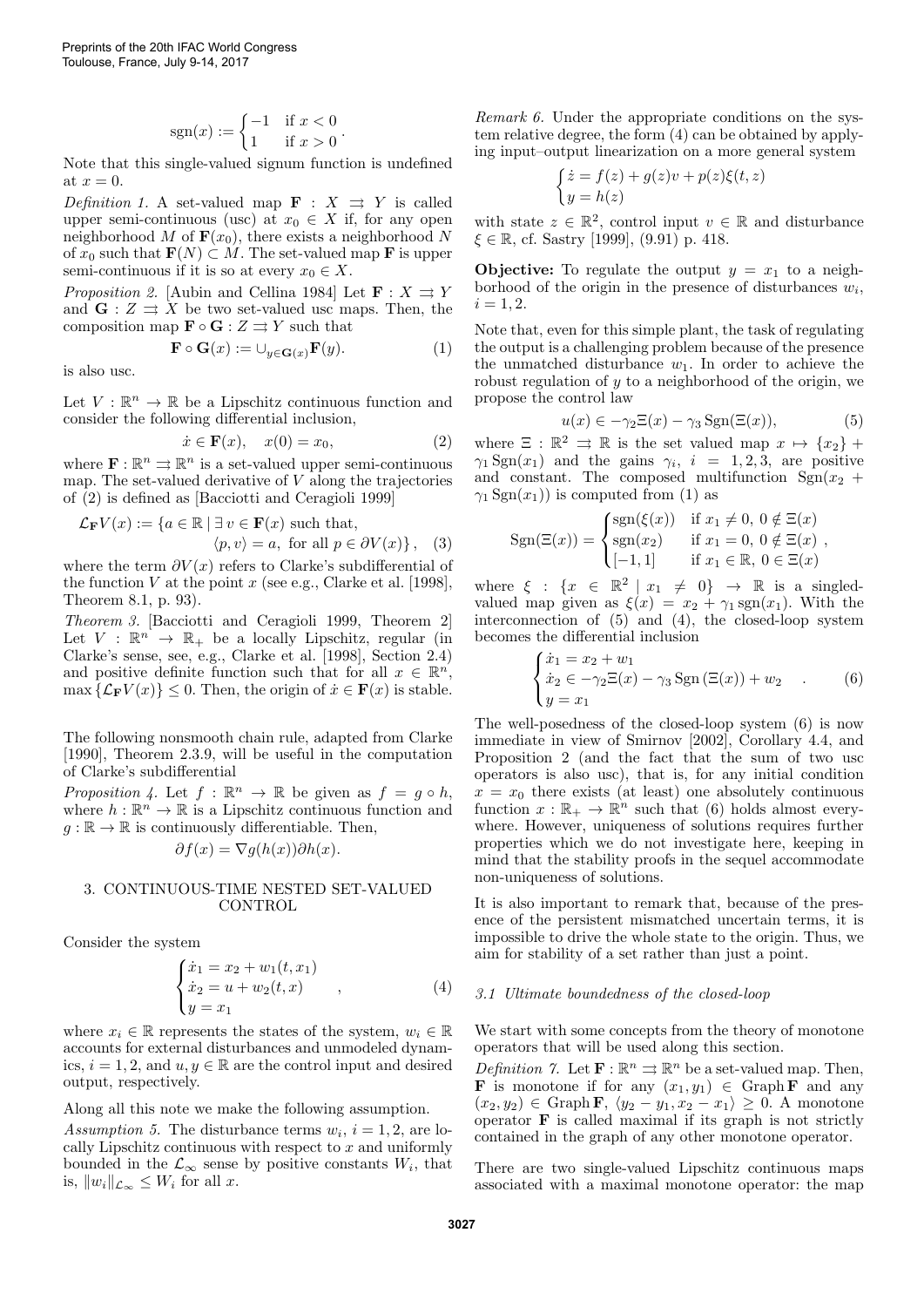$J_{\mathbf{F}}^{\varepsilon}$  called the resolvent of  $\mathbf{F}$  and the Yosida approximation of **F** denoted as  $\mathcal{F}^{\varepsilon}$ . More specifically,

$$
J_{\mathbf{F}}^{\varepsilon} := (I + \varepsilon \mathbf{F})^{-1} \tag{7}
$$

$$
\mathcal{F}^{\varepsilon} := \frac{1}{\varepsilon} \left( I - J_{\mathbf{F}}^{\varepsilon} \right),\tag{8}
$$

where  $I$  is the identity operator. The following fact is taken from Aubin and Cellina [1984].

*Proposition 8.* Let **F** :  $\mathbb{R}^n \implies \mathbb{R}^n$  be a maximal monotone operator. Then, the Yosida approximation  $\mathcal{F}^{\varepsilon}$  is a Lipschitz continuous map with constant  $1/\varepsilon$ , whereas the resolvent  $J_{\mathbf{F}}^{\varepsilon}$  is non-expansive. Additionally, for all  $x \in \mathbb{R}^{n}$ ,  $\mathcal{F}^{\varepsilon}(x) \in \mathbf{F}(\overline{J_{\mathbf{F}}^{\varepsilon}}(x)).$ 

From Definition 7 it is easily seen that the set-valued map Sgn is in fact maximal monotone. Let us define the setvalued maximal monotone operator  $S := Sgn$ . Then we have

$$
J_{\mathbf{S}}^{\varepsilon}(x) = \begin{cases} x - \varepsilon \operatorname{sgn}(x) & \text{if } |x| \ge \varepsilon \\ 0 & \text{if } |x| < \varepsilon \end{cases}
$$
(9)

$$
\mathcal{S}^{\varepsilon}(x) = \begin{cases} \text{sgn}(x) & \text{if } |x| \ge \varepsilon \\ \frac{x}{\varepsilon} & \text{if } |x| < \varepsilon \end{cases} \tag{10}
$$

Note that  $\epsilon S^{\epsilon}(x) = \text{Proj}(x, [-\epsilon, \epsilon]),$  where  $\text{Proj}(x, \mathcal{C})$ refers to the projection operator (see, e.g., [Hiriart-Urruty and Lemaréchal 1993, Section III.3]). It is worth remarking that, in general, neither the composition nor the sum of two set-valued maximal monotone maps is maximal monotone. In particular, the operator  $\text{Sgn}(x_2+\gamma_1 \text{Sgn}(x_1))$ is not maximal monotone.

Now we are ready to formulate the ultimate boundedness of solutions of the closed-loop system (6).

Theorem 9. Consider the closed-loop (6). Then, the set  $\mathcal{Q} := [-\varepsilon, \varepsilon] \times [-\gamma_1, \gamma_1]$  is globally asymptotically stable, whenever

$$
\gamma_1 > W_1,\tag{11a}
$$

$$
\gamma_2 > \frac{\gamma_1}{\varepsilon},\tag{11b}
$$

$$
\gamma_3 \ge W_2 + \max\left\{1, \gamma_1\left(\gamma_2 + \frac{1}{\varepsilon}W_2\right)\right\},\tag{11c}
$$

where  $\varepsilon > 0$  is fixed.

Proof. Consider the following nonsmooth, Lipschitz continuous, positive function:

$$
V(x_1, x_2) = \text{dist}(x_1, [-\varepsilon, \varepsilon]) + \frac{1}{2} (x_2 + \gamma_1 \mathcal{S}^{\varepsilon}(x_1))^2, (12)
$$

where the function  $dist(\cdot, \mathcal{C}) : \mathbb{R}^n \to \mathbb{R}_+$  refers to the distance function from a point to a set  $\mathcal{C}$ . Next, we will use the function V for proving the stability of the set  $[-\varepsilon, \varepsilon] \times$  $[-\gamma_1, \gamma_1]$ . Therefore, following the nonsmooth chain rule in Proposition 4 along with [Burke et al. 1992, Theorem 1], we obtain

$$
\partial V(x) = \begin{cases}\n\left(\operatorname{sgn}(x_1), \xi(x)\right) & \text{if } |x_1| > \varepsilon \\
\left([0, 1](\operatorname{sgn}(x_1) + \frac{\gamma_1}{\varepsilon}\xi(x)), \xi(x)\right) & \text{if } |x_1| = \varepsilon \\
\left(\frac{\gamma_1}{\varepsilon}\left(x_2 + \frac{\gamma_1}{\varepsilon}x_1\right), x_2 + \frac{\gamma_1}{\varepsilon}x_1\right) & \text{if } |x_1| < \varepsilon\n\end{cases} \tag{13}
$$

In order to compute the set-valued derivative of  $V$  along the trajectories of (6) we set

$$
\mathbf{F}(x) := \begin{bmatrix} x_2 + w_1 \\ -\gamma_2 \Xi(x) - \gamma_3 \operatorname{Sgn}(\Xi(x)) + w_2 \end{bmatrix}.
$$

We split the analysis in three cases. For space limitations we sketch only the first case, the remaining two are developed in a similar fashion.

**Case 1** ( $|x_1| > \varepsilon$ ). From (3) together with (13) we obtain

$$
\mathcal{L}_{\mathbf{F}}V(x) = \{a \in \mathbb{R} \mid a = \text{sgn}(x_1) (x_2 + w_1) + \xi(x) (-\gamma_2 \xi(x) - \gamma_3 \zeta + w_2), \zeta \in \text{Sgn}(\xi(x))\}.
$$

Hence, it follows that

 $\max \{ \mathcal{L}_{\mathbf{F}} V(x) \} \le -(\gamma_1 - W_1) - \gamma_2 \xi(x)^2 - (\gamma_3 - W_2 - 1) |\xi(x)|$ which is strictly negative whenever  $\gamma_1 > W_1$ ,  $\gamma_2 > 0$  and  $\gamma_3 > 1 + W_2$ .

By taking the cases where  $|x_1| = \varepsilon$  and  $|x_1| < \varepsilon$  with  $|x_2| > \varepsilon$  $\gamma_1$ , after some standard computations we conclude that the set-valued derivative of  $V$  is strictly negative everywhere outside the rectangle  $Q$ , which yields the global stability of  $\mathcal C$  and the ultimate boundedness of the trajectories of (6).

### 4. DISCRETE-TIME NESTED SET-VALUED **CONTROL**

In this section we study the discrete-time counterpart of the nested controller introduced in Section 3. It has been shown in Acary and Brogliato [2010], Acary et al. [2012], Huber et al. [2016a,b], Miranda-Villatoro et al. [2017, 2016] that the adequate selection of the values of a set-valued controller can substantially reduce the chattering effect. The main contributions of the aforementioned works rely on an implicit discretization scheme which, by using a nominal model of the closed-loop, makes the selection of the values of the controller such that (matched) disturbances are compensated.

Roughly speaking, we will exploit the triangular structure structure (4) by applying a backstepping-like algorithm. The algorithms reported in Acary and Brogliato [2010], Huber et al. [2016a], Miranda-Villatoro et al. [2016] will be then used to yield a suitable discrete-time control law that exhibits drastically lower chattering than the 'conventional' explicit Euler discretization.

After applying an implicit Euler discretization to (4) we obtain the discrete-time version of the disturbed doubleintegrator,

$$
(x_{1,k+1} = x_{1,k} + h(x_{2,k+1} + w_{1,k}) \qquad (14a)
$$

$$
\begin{cases}\nx_{2,k+1} = x_{2,k} + h(u_k + w_{2,k})\n\end{cases} (14b)
$$

$$
(14c)
$$

where  $h = t_{k+1} - t_k > 0$  represents the sampling period (considered fixed), and the notation  $f_{i,k}$  stands for  $f_i(t_k)$ . Now we go one step through the backstepping-like algorithm: We consider the virtual system

$$
x_{1,k+1} = x_{1,k} + h\nu_k + h\nu_{1,k}
$$

with virtual control input  $\nu_k$  and we consider its nominal version

$$
\tilde{x}_{1,k+1} = x_{1,k} + h\nu_k. \tag{15}
$$

We know that the set-valued control law

$$
\nu_k \in -\gamma_1 \operatorname{Sgn}(\tilde{x}_{1,k+1})\tag{16}
$$

is well-posed, that is, it allows for a suitable selection strategy, achieves the robust regulation of the virtual state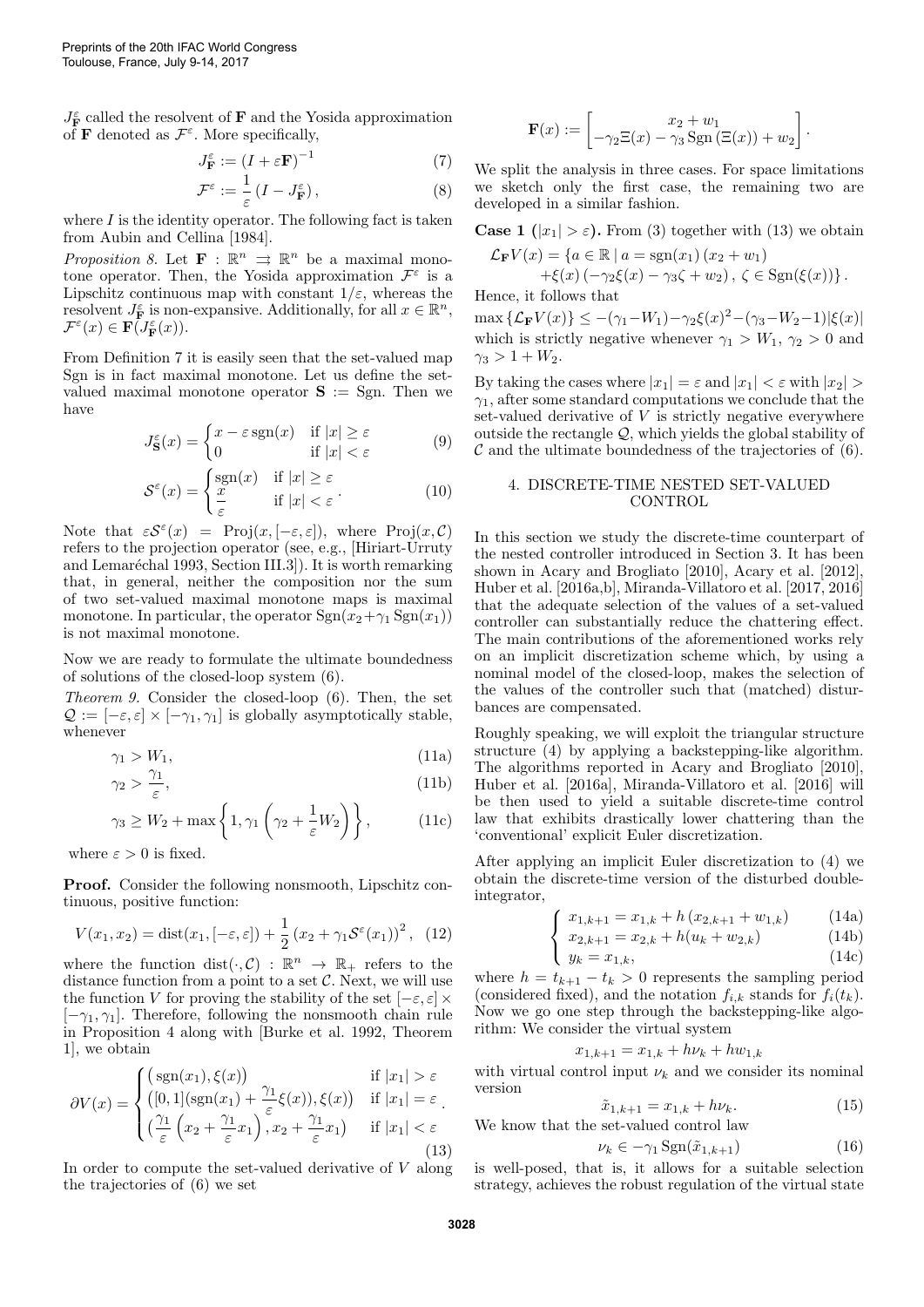$\tilde{x}_{1,k}$  to the origin in finite time for  $\gamma_1 > 0$  sufficiently large and admits the Lyapunov function  $V_1 = |x_{1,k}|$  (see, e.g., Acary and Brogliato [2010], Huber et al. [2016a], Miranda-Villatoro et al. [2016]). It is worth recalling that steering  $\tilde{x}_{1,k}$  towards the origin implies that  $|x_{1,k}| \leq hW_1$ . Then we have the limit  $x_{1,k} \to 0$  as  $h \to 0$ .

Next, we go one step further into the backstepping algorithm by considering the whole system (14) and the control law

$$
u_k = -\gamma_2 (x_{2,k} - \nu_k) + \eta_k, \tag{17}
$$

where  $\nu_k$  is as in (15)-(16) and

$$
\eta_k \in -\gamma_3 \operatorname{Sgn} \left( \tilde{x}_{2,k+1} - \nu_k \right) \tag{18}
$$
\n
$$
\tilde{x}_{2,k+1} = x_{2,k} + hu_k. \tag{19}
$$

We see that 
$$
u_k
$$
 in (17) is a particular discretization of  $u(x)$   
in (5) with mixed explicit and implicit terms as:

$$
u_k \in -\gamma_2 (x_{2,k} + \gamma_1 \operatorname{Sgn}(\tilde{x}_{1,k+1})) - \gamma_3 \operatorname{Sgn}(\tilde{x}_{2,k+1} + \gamma_1 \operatorname{Sgn}(\tilde{x}_{1,k+1})),
$$

where the set-valued parts are implicitly discretized.

The rest of the section is dedicated to the well-posedness and stability analysis of the closed-loop system (14)-(19).

It is worth noting that the use of the backstepping-like approach allows us to overcome the maximal monotonicity assumption by splitting the selection process in two steps. Namely, we first compute the selection of the values of  $\nu_k$ by using  $(15)-(16)$ . After that, we use  $(18)-(19)$  to compute the selection of  $\eta_k$ , considering  $\nu_k$  fixed. The following lemma formalizes this.

Lemma 10. The closed-loop system  $(14)-(19)$  is well-posed in the sense that, for any time  $t_k, k \in \mathbb{N}$ , there exists a unique selection of the control value. Such value depends on the current state  $x(t_k)$  only. Moreover, we have

$$
\tilde{x}_{1,k+1} = J_{\mathbf{S}}^{h\gamma_1}(x_{1,k})
$$
\n(20a)

$$
\tilde{x}_{2,k+1} - \nu_k = J_{\mathbf{S}}^{h\gamma_3} \left( (1 - h\gamma_2)(x_{2,k} - \nu_k) \right) \tag{20b}
$$
\nwhich in fact implies

$$
\nu_k = -\gamma_1 \mathcal{S}^{h\gamma_1}(x_{1,k})\tag{21a}
$$

$$
\eta_k = -\gamma_3 \mathcal{S}^{h\gamma_3} \left( (1 - h\gamma_2)(x_{2,k} - \nu_k) \right). \tag{21b}
$$

Proof. Consider the subsystem described by (15)-(16). It can be rewritten as  $x_{1,k} \in (I + h\gamma_1 \text{Sgn})(\tilde{x}_{1,k+1}).$ Recalling the definition of the resolvent of a maximal monotone operator given by (7), it becomes evident that  $\tilde{x}_{1,k+1} = J_{\mathbf{S}}^{h\gamma_1}(x_{1,k})$ . It follows from (15) that  $J_{\mathbf{S}}^{h\gamma_1}(x_{1,k}) =$  $x_{1,k} + h\nu_k$ , from where we easily infer (21a) with the aid of (8). Equations (20b) and (21b) follow mutatis mutandis by starting the argument with subsystem (18)-(19).

The following technical result will be useful in the upcoming discussion.

Proposition 11. Let  $\mathbf{F} : \mathbb{R}^n \rightrightarrows \mathbb{R}^n$  be a set-valued maximal monotone operator. Assume that there exists  $\rho > 0$  such that  $\rho \mathcal{B}_n \subseteq \mathbf{F}(0)$ , where  $\mathcal{B}_n := \{\xi \in \mathbb{R}^n \vert \Vert \xi \Vert \leq 1\}$ . Let  $x \in \mathbb{R}^n$ , then,  $x \in \varepsilon \mathbf{F}(0)$  if and only if,  $J_{\mathbf{F}}^{\varepsilon}(x) = 0$ . Moreover, if x is such that  $x \notin \varepsilon \mathbf{F}(0)$ , then

$$
\|J_{\mathbf{F}}^{\varepsilon}(x)\|\leq \|x\|-\varepsilon\rho.
$$

Proof. The first statement follows directly from (7). On the other hand, assume  $x \notin \varepsilon \mathbf{F}(0)$  which in turn implies  $\varepsilon \rho x / ||x|| \in \varepsilon \mathbf{F}(0)$ . Now, using the non-expansiveness of the resolvent and the previous property, we arrive at

$$
||J_{\mathbf{F}}^{\varepsilon}(x)|| = \left||J_{\mathbf{F}}^{\varepsilon}(x) - J_{\mathbf{F}}^{\varepsilon}\left(\varepsilon \rho \frac{x}{||x||}\right)\right|| \le ||x|| - \varepsilon \rho.
$$

Once the well-posedness of the closed-loop has been established, we turn to the study of the existence of an invariant region.

Lemma 12. Consider the closed-loop system (14)-(19). The set

$$
\mathcal{R} := \left\{ x \in \mathbb{R}^2 \mid |x_{1,k}| \le h\gamma_1, |x_{2,k} - \nu_k| \le \frac{h\gamma_3}{1 - h\gamma_2} \right\}
$$
  
=  $\left\{ x \in \mathbb{R}^2 \mid \tilde{x}_{1,k+1} = 0, \tilde{x}_{2,k+1} - \nu_k = 0 \right\}$  (22)

is robustly positively invariant, i.e., it is invariant in the presence of the disturbances  $w_{i,k}$ , whenever there exist gains  $\gamma_i > 0$ ,  $i = 1, 2, 3$ , and a fixed sampling time  $h > 0$ such that

$$
\gamma_1 \ge W_1 + hW_2 \tag{23a}
$$

$$
\frac{\beta - 1}{\beta h} \ge \gamma_2 \ge \frac{1 - \alpha h}{h} \tag{23b}
$$

$$
\gamma_3 \ge \alpha(\gamma_1 + W_1 + 2hW_2) \tag{23c}
$$

for some  $0 < \alpha < \frac{1}{h}$  and  $\beta > \frac{1}{\alpha h} > 1$  pre-specified and considered fixed.

Proof. First, notice that (22) holds as a consequence of applying Proposition 11 to (20) and setting  $\rho = 1$ . We proceed with the proof by showing the positive invariance of R. To this end, assume that  $k > 0$  is such that  $\tilde{x}_{1,k+1} = 0$  and  $\tilde{x}_{2,k+1} - \nu_k = 0$ . According to (22), we have to prove that, for all  $n_0 \geq 1$ ,  $|x_{1,k+n_0}| \leq h\gamma_1$  and  $(1-h\gamma_2)|x_{2,k+n_0} - \nu_{k+n_0}| \leq h\gamma_3$ . From (14a), (15) and  $(19)$  we get

$$
|x_{1,k+1}| = |\tilde{x}_{1,k+1} + h(\tilde{x}_{2,k+1} - \nu_k) + hw_{1,k} + h^2 w_{2,k}|
$$
  
\n
$$
\leq h(W_1 + hW_2) \leq h\gamma_1,
$$
\n(24)

where we have made use of the assumptions  $\tilde{x}_{1,k+1} = 0$ and  $\tilde{x}_{2,k+1} - \nu_k = 0$  together with (23a). On the other hand, from (14b) and (19) it follows that

$$
|x_{2,k+1} - \nu_{k+1}| \le \gamma_1 |\mathcal{S}^{h\gamma_1}(x_{1,k}) - \mathcal{S}^{h\gamma_1}(x_{1,k+1})| + hW_2,
$$

where we have made use of (21a) in the last inequality. Using Proposition 8 together with (14a) and (19) we can establish the bound

$$
|x_{2,k+1} - \nu_{k+1}| \leq \gamma_1 + W_1 + 2hW_2.
$$

Hence, by noticing that (23b) can be rewritten as  $1/\beta \leq$  $1 - h\gamma_2 \leq \alpha h$  and taking into account (23c) we obtain

$$
(1 - h\gamma_2)|x_{2,k+1} - \nu_k| \le \alpha h (\gamma_1 + W_1 + 2hW_2)
$$
  
\$\le h\gamma\_3\$. (25)

Finally, it follows from (24) and (25) that  $\tilde{x}_{1,k+2}$  =  $\tilde{x}_{2,k+2} - \nu_{k+1} = 0$ , and the results follows by induction.

We call R the discrete-time sliding region, and when  $x \in \mathcal{R}$ we say that the system is in a discrete-time sliding regime (or phase), see Huber et al. [2016a].

Remark 13. Eventhough the dependence between the gain  $\gamma_2$  and the sampling time h is such that  $\gamma_2 \rightarrow +\infty$  as  $h \to 0$ , the control input (17) remains uniformly bounded with respect to the sampling time h, whenever  $x \in \mathcal{R}$ . Indeed, given a fixed  $0 < \alpha < \frac{1}{h}$  and  $\beta > \frac{1}{\alpha h} > 1$ , and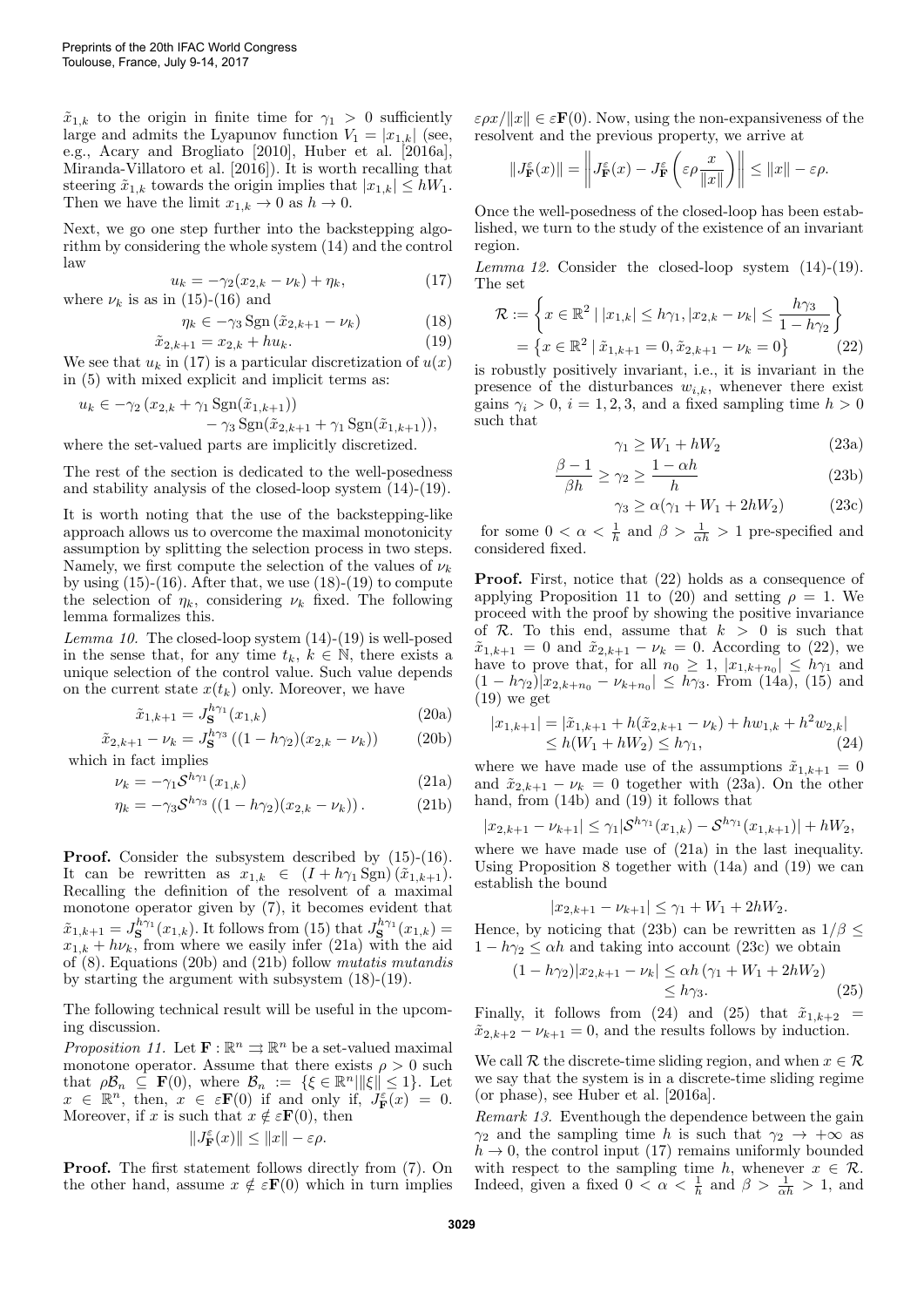making use of (23b), (21) and Proposition 8, we arrive at the conclusion that the control input satisfies

$$
|u_k| \leq \gamma_2 |x_{2,k} - \nu_k| + |\eta_k| \leq \beta \gamma_3.
$$

The next results shows that the selection proposed above using the backstepping-like approach makes sense.

Theorem 14. Consider the closed-loop dynamics given by (14)-(19). Let all the assumptions of Lemma 12 hold. Then, the region  $\mathcal R$  in (22) is finite-time stable, that is, for any initial condition  $x(0) \in \mathbb{R}^2$ , the closed-loop system trajectories converge to  $\mathcal R$  in a finite number of steps.

Proof. Let us start considering the Lyapunov-function candidate

$$
V(k, x_k) = |\tilde{x}_{1,k+1}| + |\tilde{x}_{2,k+1} - \nu_k|.
$$

Notice that proving  $\tilde{x}_{1,k+1} \to 0$  and  $\tilde{x}_{2,k+1} - \nu_k \to 0$  is equivalent to proving  $(x_{1,k}, x_{2,k}) \rightarrow \mathcal{R}$ . Computation of the difference  $\Delta V_k(x) := V(k+1, x_{k+1}) - V(k, x_k)$  gives

$$
\Delta V_k(x) = |J_{\mathbf{S}}^{h\gamma_1}(x_{1,k+1})| - |\tilde{x}_{1,k+1}|
$$
  
+  $|J_{\mathbf{S}}^{h\gamma_3}((1 - h\gamma_2)(x_{2,k+1} - \nu_{k+1}))| - |\tilde{x}_{2,k+1} - \nu_k|$  (26)  
We consider several cases.

**Case 1**  $(|x_{1,k+1}| \ge h\gamma_1, |x_{2,k+1} - \nu_{k+1}| \ge \frac{h\gamma_3}{1-h\gamma_2}$ . Direct application of Proposition 11 to (20) yields

$$
|J_{\mathbf{S}}^{h\gamma_1}(x_{1,k+1})| \le |x_{1,k+1}| - h\gamma_1 \tag{27a}
$$

$$
|J_{\mathbf{S}}^{h\gamma_3} ((1 - h\gamma_2)(x_{2,k+1} - \nu_{k+1}))| \le
$$
  

$$
(1 - h\gamma_2)|x_{2,k+1} - \nu_{k+1}| - h\gamma_3.
$$
 (27b)

By substituting (27) into (26) and after some straightforward manipulations involving (14), (15) and (19) one obtains

$$
\Delta V_k(x) \le -h(\gamma_1 - W_1 - hW_2) - h(\gamma_2 - 1) |\tilde{x}_{2,k+1} - \nu_k|
$$
  
+ 
$$
(1 - h\gamma_2)(hW_2 + |\nu_k - \nu_{k+1}|) - h\gamma_3.
$$
 (28)

Recall that  $\nu_k$  is given by (21a) and that  $S^{\varepsilon}$  is Lipschitz continuous (Proposition 8). Thus, (28) transforms into

$$
\Delta V_k(x) \le -h(\gamma_2 - 1 - \alpha)|\tilde{x}_{2,k+1} - \nu_k| - h(\gamma_1 - W_1 - hW_2) - h(\gamma_3 - \alpha(\gamma_1 + W_1 + hW_2)) < 0. \quad (29)
$$

**Case 2**  $(|x_{1,k+1}| \ge h\gamma_1, |x_{2,k+1} - \nu_{k+1}| < \frac{h\gamma_3}{1-h\gamma_2}$ . Equation (27a) still holds and, because of Proposition 11, we have  $J_{\mathbf{S}}^{h\gamma_3}((1-h\gamma_2)(x_{2,k+1}-\nu_{k+1})) = 0$ . Hence, equation (26) results in

$$
\Delta V_k(x) \le |J_{\mathbf{S}}^{h\gamma_1}(x_{1,k+1})| - |\tilde{x}_{1,k+1}| - |\tilde{x}_{2,k+1} - \nu_k|
$$
  
\n
$$
\le -h(\gamma_1 - W_1 - hW_2)
$$
  
\n
$$
-(1-h)|\tilde{x}_{2,k+1} - \nu_k| < 0.
$$
 (30)

**Case 3**  $(|x_{1,k+1}| < h\gamma_1, |x_{2,k+1} - \nu_{k+1}| \ge \frac{h\gamma_3}{1-h\gamma_2}$ . Equation (27b) holds and  $J_{\mathbf{S}}^{h\gamma_1}(x_{1,k+1})=0$ . Hence, equation (26) satisfies

$$
\Delta V_k(x) \le -|\tilde{x}_{1,k+1}| + (1 - h\gamma_2)|x_{2,k+1} - \nu_{k+1}| - h\gamma_3 \n- |\tilde{x}_{2,k+1} - \nu_k| \n\le -|\tilde{x}_{1,k+1}| - h(\gamma_2 - \alpha)|\tilde{x}_{2,k+1} - \nu_k| \n- h(\gamma_3 - \alpha(\gamma_1 + W_1 + 2hW_2)) < 0.
$$
\n(31)

Case 4  $(|x_{1,k+1}| < h\gamma_1, |x_{2,k+1} - \nu_{k+1}| < \frac{h\gamma_3}{1-h\gamma_2}$ . Both resolvents are zero, that is,  $J_{\mathbf{S}}^{h\gamma_1}(x_{1,k+1}) = 0$  and  $J_{\mathbf{S}}^{h\gamma_3}((1-h\gamma_2)(x_{2,k+1}-\nu_{k+1}))=0.$  Hence,

$$
\Delta V_k(x) = -|\tilde{x}_{1,k+1}| - |\tilde{x}_{2,k+1} - \nu_k| \le 0. \tag{32}
$$

It is now clear that, for any  $\tilde{x}_k \notin \mathcal{R}$ , the Lyapunov function is strictly decreasing, allowing us to reach the conclusion on asymptotic stability of  $\mathcal{R}$ . Moreover, the set R is attained in finite-time. Namely, since  $\Delta V_k$  is strictly negative outside  $\mathcal{R}$ , there exists a finite  $k^* > 0$  such that Case 4 holds and  $\tilde{x}_{1,k^*+2} = 0$  and  $\tilde{x}_{2,k^*+2} - \nu_{k^*+1} = 0$ because of Proposition 11.

#### 5. NUMERICAL EXAMPLE

In this section we present the performance of the controller with a numerical example. The performance is assessed by simulations under the assumption that the discretetime dynamics (14) is a suitable approximation of the continuous-time plant  $(4)$  for values of h sufficiently small. The simulations of the closed-loop system (4), (17) were carried out using a zero-order hold as interface between the discrete-time controller and the continuous-time plant.

In all the forthcoming simulations, we set the disturbances in all the forthcoming simulations, we set the disturbances<br>as  $w_1(t) = 2\sin(3t)\cos(\sqrt{2}t)\sin(\sqrt{5}t - \pi/3)$  and  $w_2 =$ as  $w_1(t) = 2 \sin(\omega t) \cos(\sqrt{2t}) \sin(\sqrt{\omega t} - \pi/3)$  and  $w_2 = \sin(\sqrt{2t})$ . Hence,  $W_1 = 2$  and  $W_2 = 1$ . Let  $h = 5$  ms, and  $\alpha = 10$ . Satisfaction of (23) requires

 $\gamma_1 \ge 2.005$ ,  $200 > \gamma_2 \ge 150$ ,  $\gamma_3 \ge 10\gamma_1 + 20.1$ . (33) Note that, with this setup we need  $\beta \geq 20$ , with the actual value depending on  $\gamma_2$ . The initial condition was set to  $x_0 = \begin{bmatrix} 15 \\ -15 \end{bmatrix}^\top$  and the gains as  $\gamma_1 = 3$ ,  $\gamma_2 = 150$ and  $\gamma_3 = 50.1$ . Figure 1 shows the time evolution of the system state together with the control input and the virtual nominal state  $\tilde{x}_k$ . The peak in the control happens one instant before the arrival of  $x$  to  $\mathcal{R}$ , which occurs at 4.7 s approximately. The plots are produced by linearly interpolating the sampled signals, this is the reason why the controls do not show the expected stepwise nature.



Fig. 1. Time evolution of the system trajectories and the control selection of (4), (17) using the implicit discretization and the backstepping-like algorithm described in Section 4. Gains were set as  $\gamma_1 = 3$ ,  $\gamma_2 = 150$  and  $\gamma_3 = 50.1$ .

The same plant, without any change in the parameters, was simulated using the explicit discretization

$$
\hat{u}_k = -\gamma_2 (x_{2,k} + \gamma_1 \text{sgn}(x_{1,k})) - \gamma_3 \text{sgn}(x_{2,k} + \gamma_1 \text{sgn}(x_{1,k})). \quad (34)
$$

The simulation results are shown in Figure 2. Equation (34) lacks a selection strategy based on the information available at time  $t_k$ , which explains the noticeable increase in chattering. The reader familiar with sliding mode control theory could argue that the control law (34) can yield roughly the 'same level' of chattering as the implicit scheme by properly regularizing the signum